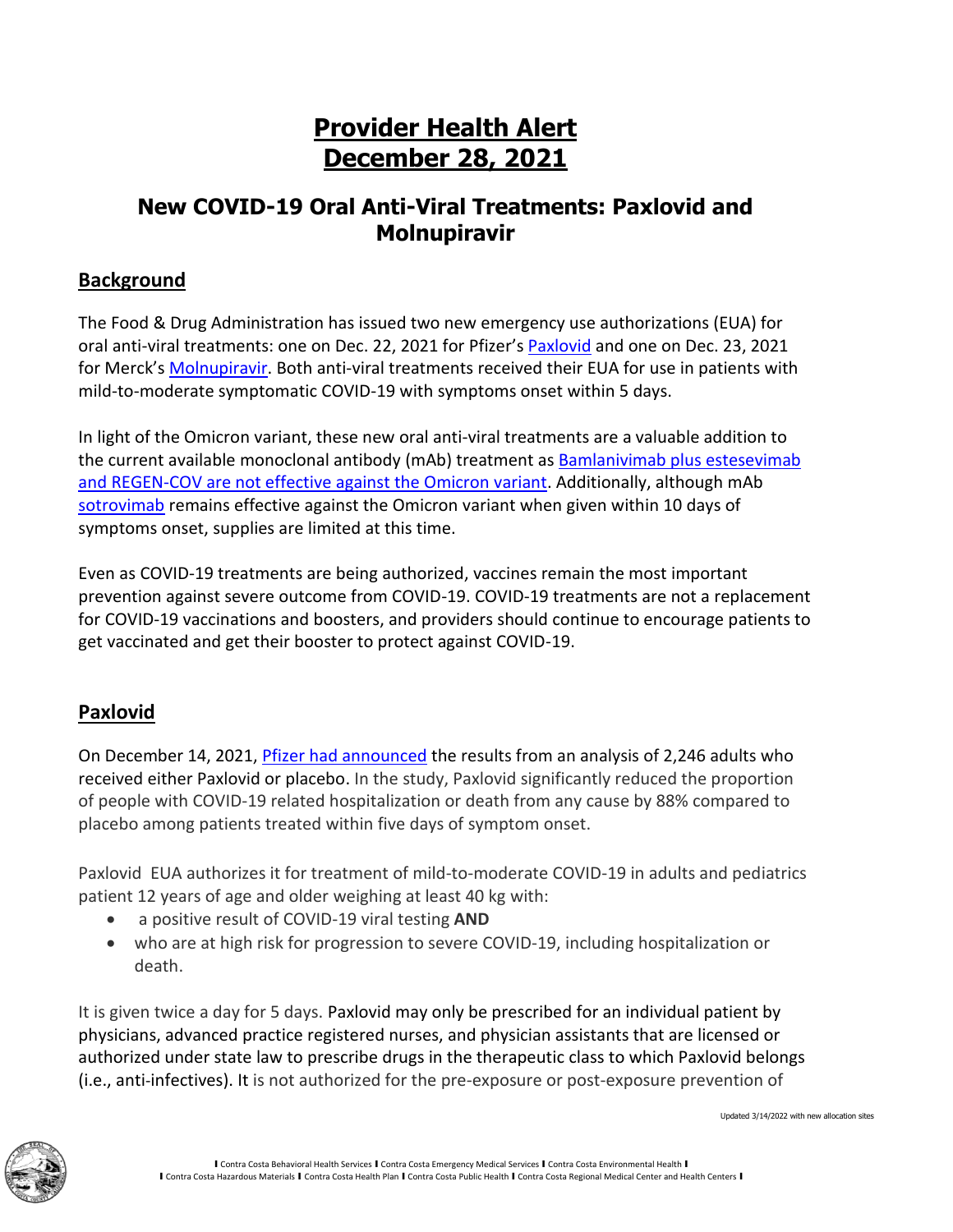COVID-19 or for initiation of treatment in those requiring hospitalization due to severe or critical COVID-19.

Paxlovid includes nirmatrivir, a SARS-COVID-19 main protease and ritonavir, an HIV-1 protease inhibitor and CYP3A inhibitor. Given this, Paxlovid is contraindicated with many commonly prescribed prescription and over the counter drugs, and has some warnings and precautions.

Health Care Providers should review the [Paxlovid EUA](https://www.fda.gov/media/155049/download) and [fact sheet for healthcare,](https://www.fda.gov/media/155050/download) prior to prescribing Paxlovid, for a complete list of contraindicated drugs, further details on administration, dosing, warnings, and precautions.

### **Molnupiravir**

On December 16, 2021, Merck published the **Phase 3 results** from the MOVe-OUT trial, a double-blind, randomized placebo-control trial of 1,433 patients. Molnupiravir is a nucleoside analogue that inhibits SARS-CoV-2 replication by viral mutagenesis. The risk of hospitalization for any cause or death through day 29 was lower with Molnupiravir (6.8%) than with placebo (9.7%), for a relative risk reduction of 30% and absolute risk reduction of 3.0%. One death was reported in the Molnupiravir groups and 9 in the placebo group through day 29.

Molnupiravir EUA authorizes it for use treatment of mild-to-moderate COVID-19 in adults (18 years of age or older) with:

- a positive result of COVID-19 viral testing **AND**
- who are at high risk for progression to severe COVID-19, including hospitalization or death, **AND**
- for **whom an alternative COVID-19 treatment option** authorized by the FDA are not accessible or clinically appropriate.

It is dosed twice a day for 5 days. There are no identified contraindications, but the use of Molnupiravir is not recommended during pregnancy or breastfeeding. Based on findings from animal reproduction studies, Molnupiravir may cause fetal harm when administered to pregnant individuals. Given this, females of childbearing potential are advised to use a reliable method of birth control during treatment with Molnupiravir and for four days after the final dose. Breastfeeding is also not recommended during treatment and for 4 days after the last dose of Molnupiravir. Males of reproductive potential who are sexually active with females of childbearing potential are advised to use a reliable method of birth control during treatment and for at least three months after the final dose. Molnupiravir may only be prescribed for an individual patient by physicians, advanced practice registered nurses, and physician assistants that are licensed or authorized under state law to prescribe drugs in the therapeutic class to which Molnupiravir belongs (i.e., anti-infectives).



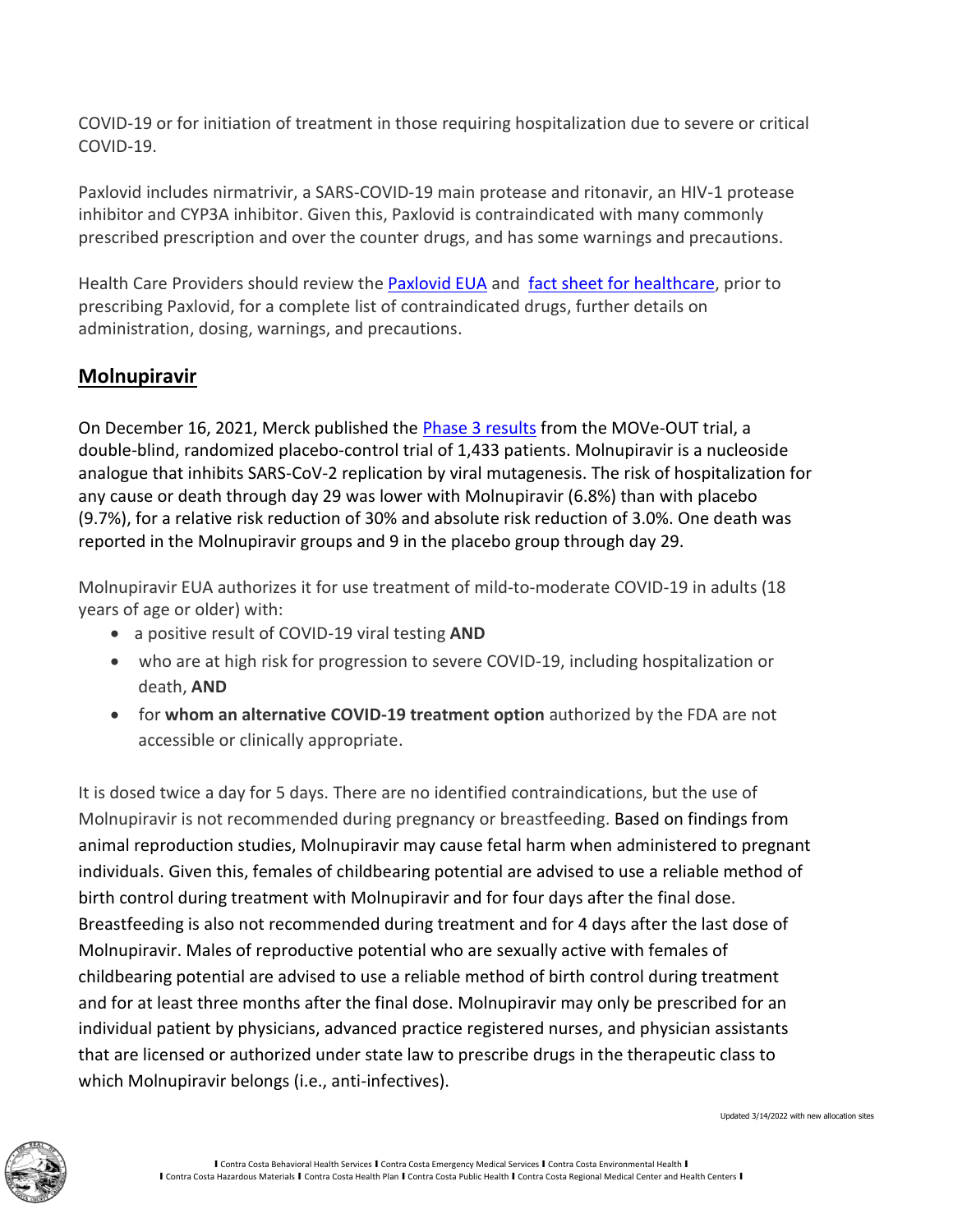Molnupiravir is not authorized for use in patients younger than 18 years of age because it may affect bone and cartilage formation and growth. Molnupiravir is not authorized for the preexposure or post-exposure prevention of COVID-19 or for initiation of treatment in those requiring hospitalization due to severe or critical COVID-19.

Health Care Providers should review the **[Molnupiravir EUA](https://www.fda.gov/media/155053/download)** and fact sheet for health care [providers](https://www.fda.gov/media/155054/download) for further details on administrations, dosing, warnings, precautions and consideration of the potential risks/benefits prior to prescribing Molnupiravir.

# **Expected Quantity**

The federal government will be allocating Paxlovid and Molnupravir to states, and the California Department of Public Health (CDPH) will allocate these therapeutics to jurisdictions based on new COVID-19 cases and an equity measure formula that will be based on zip-code-level Healthy Places Index (HPI) Scores.

Within each jurisdiction, Paxlovid and Molnupravir will be distributed to selected pharmacies who can dispense medications. During the initial weeks of allocation, when supplies of Paxlovid and Molnupravir remain scarce, only a few pharmacies in each jurisdiction will be receiving product. Patients will require a prescription for both Paxlovid and Molnupravir, and should be directed to sites, noted below, that have received an allocation.

Overall supply in the initial weeks that the drugs are available is expected to be extremely limited. The U.S. Department of Health and Human Services has announced that only 64,970 treatment courses of Paxlovid will be available to the entire United States, with 6,180 courses allocated to California. The U.S. Department of Health and Human Services is allocating 28,920 courses of Molnupiravir to California in late December. Further federal allocations are not expected again until early January 2022.

In the setting of likely increasing COVID-19 cases due to Omicron around the state, demand for FDA authorized outpatient COVID-19 treatments, including Molnupiravir and Paxlovid, may exceed available supply.

#### **Allocation and Distribution**

Given the limited amount of Paxlovid and Molnupiravir available, product scarcity is expected. At this time, limited supplies of both Molnupravir and Paxolvid will be available through several retail pharmacies that are listed below. Prescriptions for both medications can be sent to these pharmacies for eligible patients. Due to the limited supply, providers should review patient risk and prioritize prescribing to patients who are highest risk for severe outcomes.

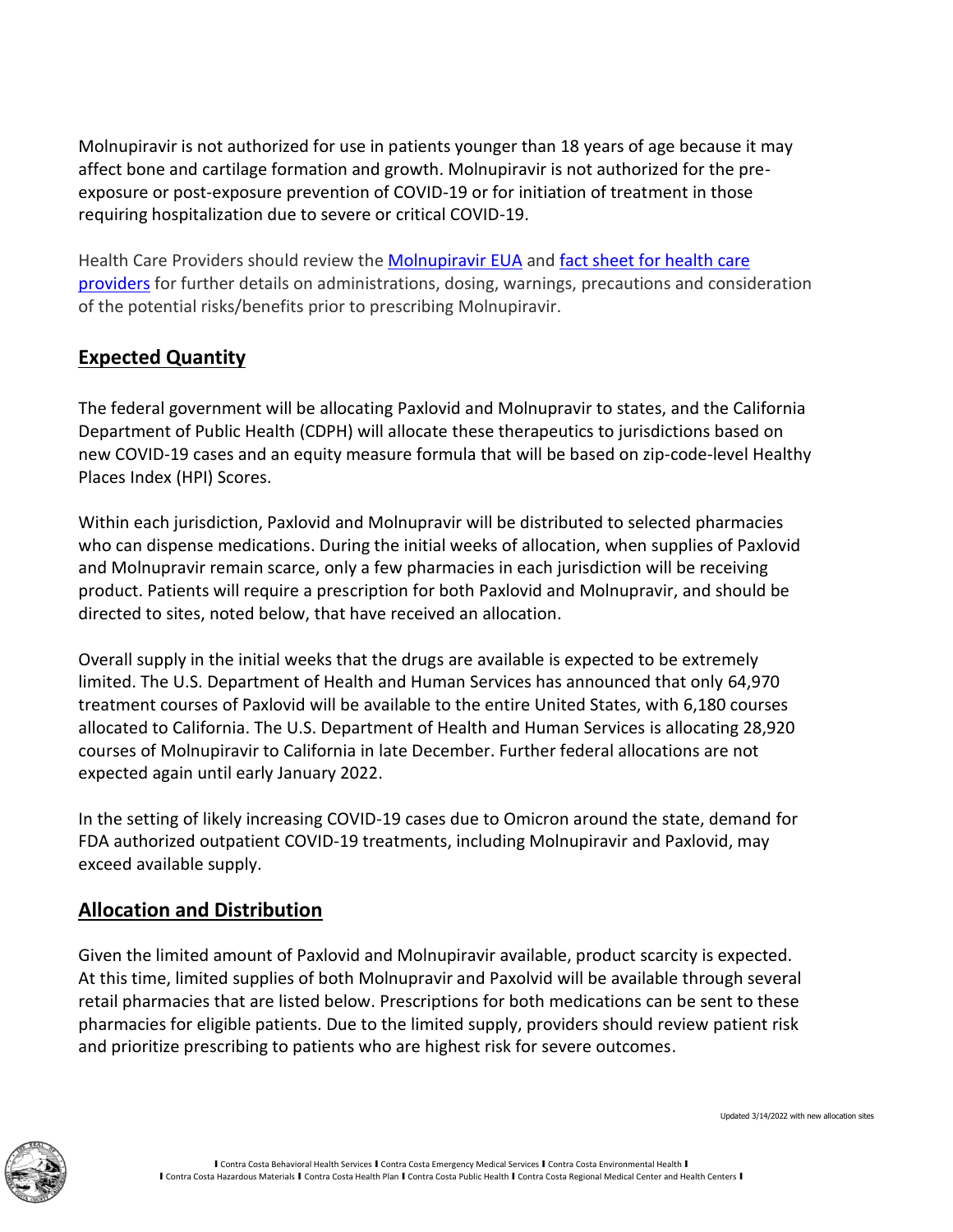## **Prioritization of Patients for Therapeutics**

Patients should only receive Paxlovid or Molnupiravir if they have symptomatic disease meeting the criteria as defined by the NIH:

- *Mild Illness:* Individuals who have any of the various signs and symptoms of COVID-19 (e.g., fever, cough, sore throat, malaise, headache, muscle pain, nausea, vomiting, diarrhea, loss of taste and smell) but who do not have shortness of breath, dyspnea, or abnormal chest imaging.
- *Moderate Illness:* Individuals who show evidence of lower respiratory disease during clinical assessment or imaging and who have an oxygen saturation (SpO2) ≥94% on room air at sea level.

Additionally, the National Institutes of Health (NIH) treatment guidelines listing priority groups for treatment were written for use of anti-SARS-CoV-2 monoclonal antibodies, but the same framework can be used for oral anti-virals to prioritize patients getting therapeutics when product is limited:

• Treatment should be prioritized in unvaccinated or incompletely vaccinated individuals and vaccinated individuals who are not expected to mount an adequate immune response (e.g., individuals who are immunocompromised or on immunosuppressive medications or individuals aged ≥65 years).

If supply remains limited after applying the above criteria, CDPH recommends additional prioritization of high-risk patients with *moderate illness* as defined above in the following order:

- 1. Immunocompromised or on immunosuppressive medications
- 2. Incompletely vaccinated AND > 65 years of age with risk factors for severe disease
- 3. > 65 years of age with risk factors for severe disease

#### **Ethical Considerations**

As supplies of Paxlovid and Molnupiravir are expected to be limited, the overall aim in distribution and use of Paxlovid and Molnupiravir should be to achieve the greatest overall clinical benefit to patients infected with COVID-19, avoid bias, and mitigate healthcare disparities.

Clinicians are likely to find that they do not have adequate Paxlovid and Molnupiravir supply for all eligible patients initially. This situation will be challenging for patients and family members, clinicians, and hospital staff, and [CDPH guidance for Hospitals Regarding Allocation of Scarce](https://www.cdph.ca.gov/Programs/CID/DCDC/Pages/COVID-19/GuidanceForHospitalsRegardingAllocationOfScarceMedicationsForCOVID19.aspx)  [Medications for COVID-19](https://www.cdph.ca.gov/Programs/CID/DCDC/Pages/COVID-19/GuidanceForHospitalsRegardingAllocationOfScarceMedicationsForCOVID19.aspx) can be reviewed as institutional guidance to support and augment clinical judgement when allocations are scarce.

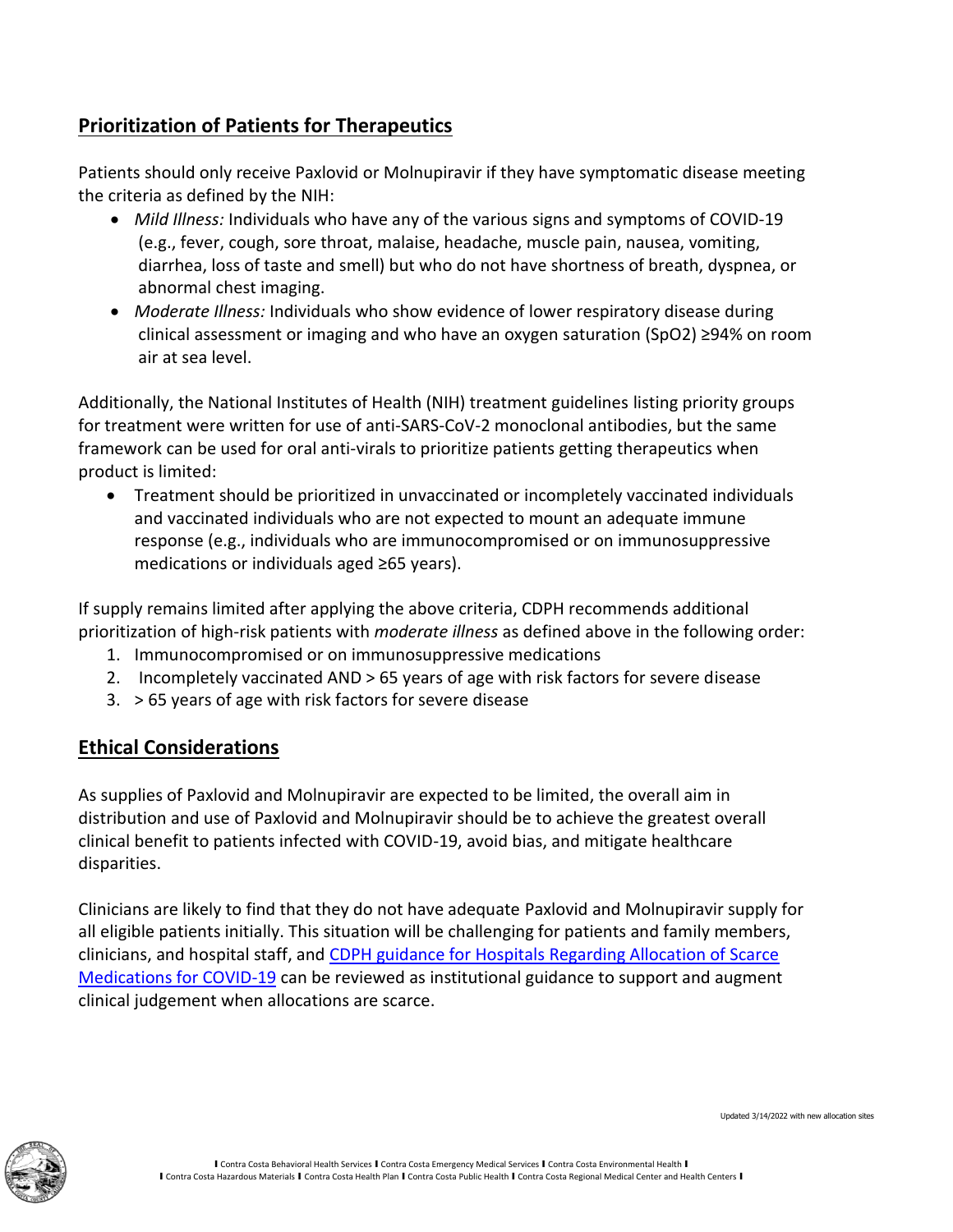# **Retail Pharmacies In Contra Costa County receiving an allocation of Paxlovid and Molunpiravir:**

- CVS 9565, 14830 Highway 4, Discovery Bay
- CVS 4323, 4028 Lone Tree Way, Antioch
- CVS 9875, 230 Atlantic Ave, Pittsburg
- Safeway Pharmacy 1215, 660 Bailey Rd, Pittsburg
- Walgreens 13026, 2700 Willow Pass Rd, Bay Point
- CVS 9545, 1123 S California Blvd, Walnut Creek
- CVS 9815, 738 Bancroft Rd, Walnut Creek
- Rite Aid 05913, 1905 Monument Blvd, Concord
- Safeway Pharmacy 0955, 2600 Willow Pass Rd, Concord
- CVS 9827, 5408 Ygnacio Valley Rd, Concord
- CVS 9989, 6668 Alhambra Ave, Martinez
- CVS 9938, 3625 Mt Diablo Blvd, Lafayette
- CVS 9203, 580 Moraga Rd, Moraga
- CVS 9086, 670 El Cerrito Plz, El Cerrito
- CVS 9299, 1617 Canyon Drive, Pinole
- CVS 16837, 4500 Macdonald Ave, Richmond
- CVS 3078, 2151 Meeker Ave, Richmond
- Walgreens 2506, 1150 Macdonald Ave, Richmond
- Walgreens 13796, 14280 San Pablo Ave, San Pablo
- Walgreens 4491, 15650 San Pablo Ave, San Pablo
- CVS 9296, 3420 Camino Tassajara, Danville
- CVS 9800, 650 San Ramon Valley Blvd, Danville
- Walgreens 16090, 11440 Windemere Pkwy, San Ramon

As allocations change, additional pharmacies and providers maybe added as an allocation site. Prior to prescribing, Health Care Providers should follow up with the pharmacy to ensure that the pharmacy has adequate supply.

Additionally, allocated pharmacies may change in the county. To review any updates to pharmacy allocated Paxlovid and Molunpiravir. To find COVID-19 antiviral distributors near you, please also visit the U.S. Department of Health and Human Services' Therapeutics Locator: <https://covid-19-therapeutics-locator-dhhs.hub.arcgis.com/>

For more information and updates please visit our COVID-19 Healthcare Provider website at <https://cchealth.org/covid19/providers/> and our general COVID-19 website: <https://www.coronavirus.cchealth.org/> for updated information.